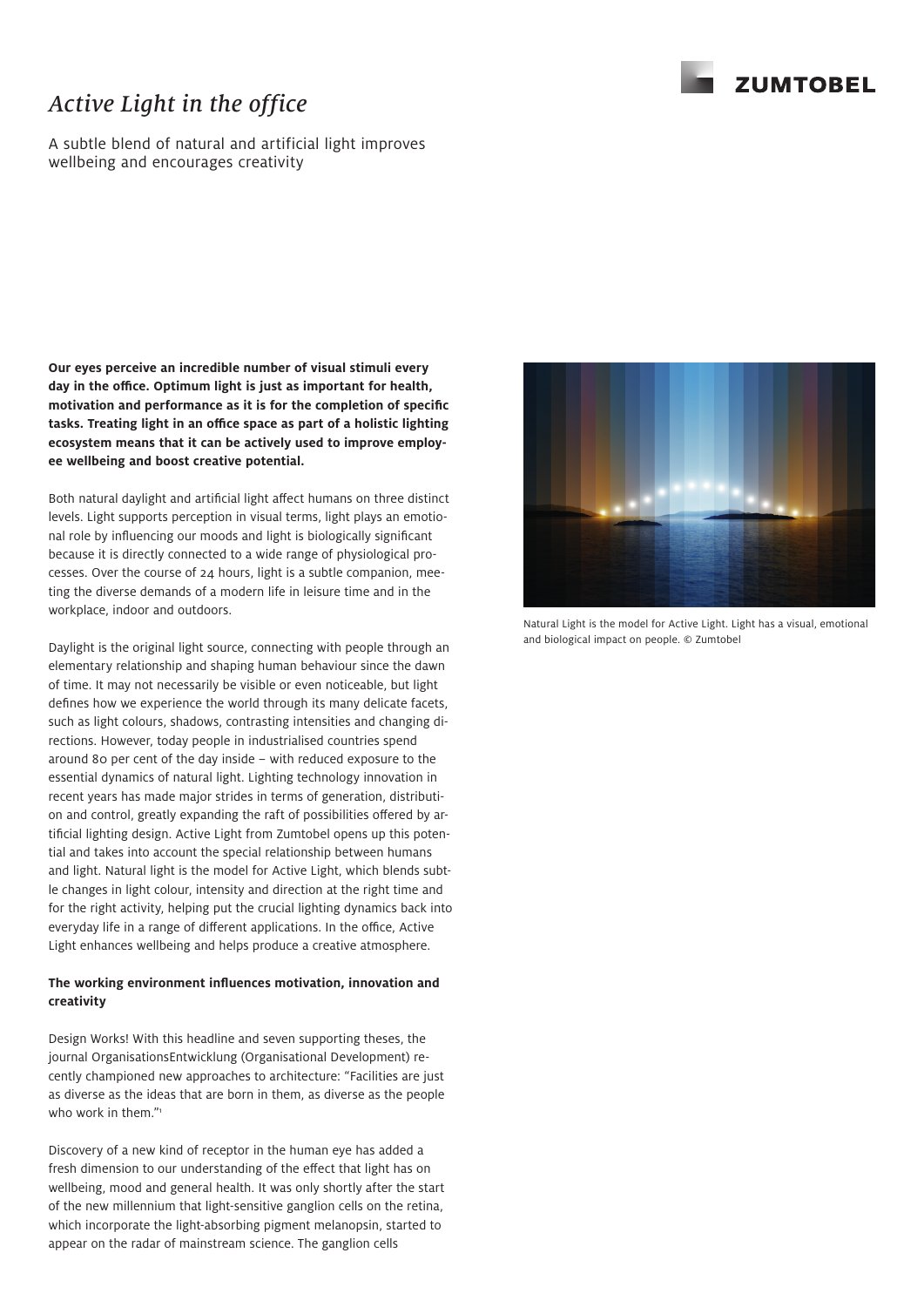**ZUMTOREL** 

containing melanopsin have their highest sensitivity in the low-wavelength spectral range and are therefore particularly receptive to blue light. These discoveries have served to emphasise the key role played by natural light during the course of the day and the year, for both humans and nature. The elementary relationship with nature is not just reflected in these physical connections.

Social psychologists at the University of Bretagne-Sud in France have gone as far as suggesting that the weather situation has an impact on human behaviour. When the sun is shining, we are more open, more confident and more likely to share our telephone number with someone than when the weather is dull and wet. It is also interesting to note that even something as simple as a good weather forecast had a positive effect on the size of the tip that people leave. The shining sun or the pouring rain can therefore have a direct influence on social behaviour and issues of personal finance.<sup>2</sup>

Lighting designers are tending to increasingly focus on Human Centric Lighting (HCL). In addition to the visual and emotional elements, this approach requires biologically effective light to be thoroughly taken into account. Enjoying some fresh air and stretching the legs outside, even on dark winter days, helps the body benefit from a higher dose of light. This in turn has a positive effect on the hormonal balance and the full range of bio-chemical processes in the body. The more time people spend indoors, the more likely they are to lose the natural rhythm of their internal clock, which may lead to poor sleep quality and health issues. Each person is an individual with different requirements when it comes to adapting to new conditions, but studies have nevertheless shown that a loss of natural rhythm can have notable long-term consequences for our health. Biologically effective light activates and supports people in office environments.

Light is now regarded as a key factor and one of the most significant design elements for the satisfaction and motivation of employees in the workplace. A user study conducted by Zumtobel in cooperation with the Fraunhofer IAO research institute into the perceived quality of light in office workspaces<sup>3</sup> has only served to emphasise this fact. Despite increasing recognition of the role played by light, almost 57 per cent of respondents reported that they had no or limited means of adapting their lighting solution to reflect individual needs and changing work situations. In addition, 60 per cent of participants in the interactive section of the study selected a lighting level of 800 lux or more. This figure goes well beyond the recommended minimum values for the illumination of computer workstations that are detailed in the latest guidelines and standards. In terms of light colour, the study also revealed different preferences based on age, working hours and individual type.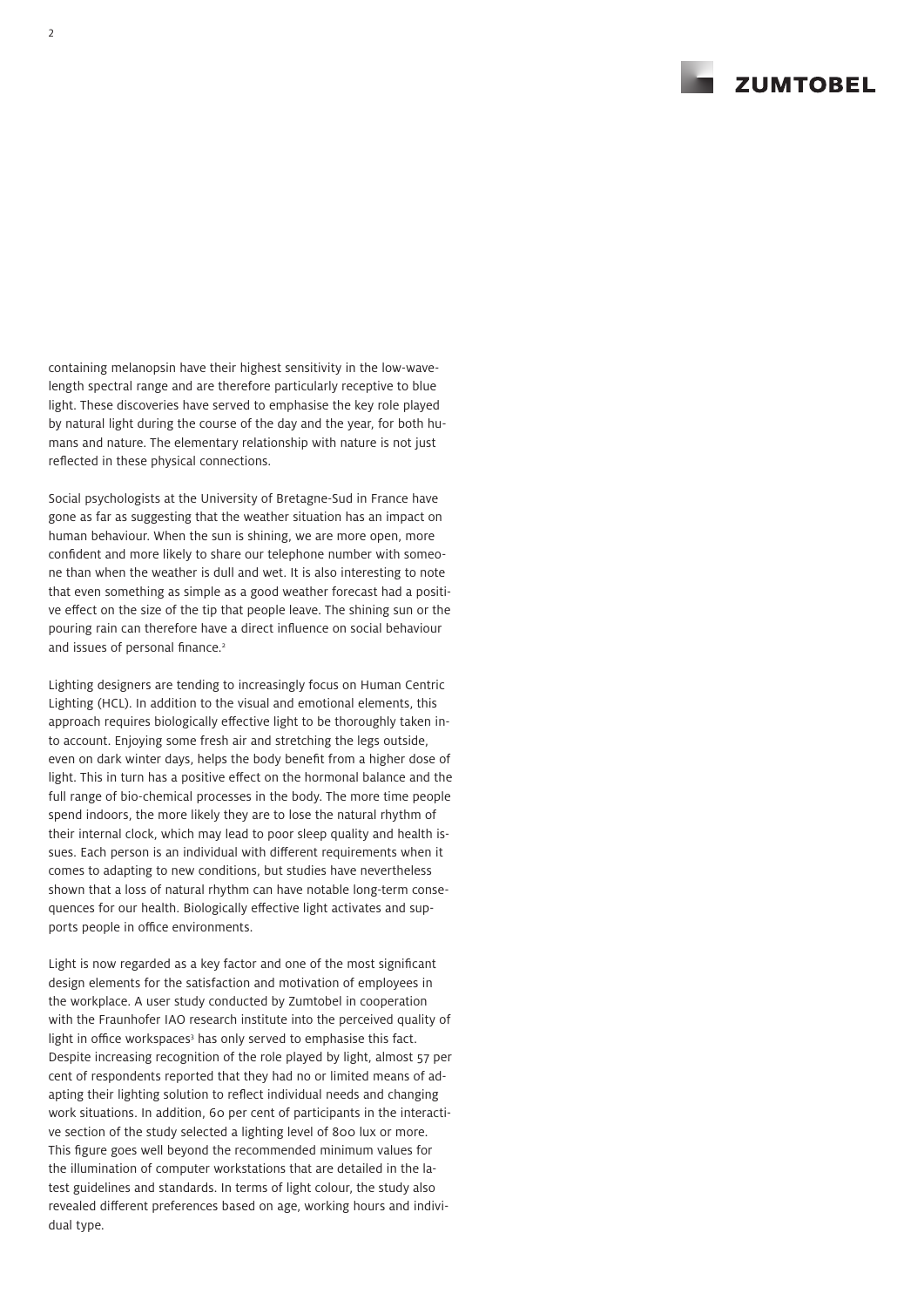#### **Scope to improve office lighting solutions**

Technology will probably never be able to completely replicate the positive influence of nature. However, research into the impact of artificially created natural scenes has shown signs of a beneficial effect. Participants deprived of exposure to daylight reported appreciating scenic pictures in their work environment, while these images also appear to have led to higher productivity and improved quality of work.4 Furthermore, the neuroscientist Colin Ellard highlights the positive results of using technology to simulate nature in his book Places of the Heart.<sup>5</sup>

Compare office lighting solutions with their natural models and two things stand out: the lack of dynamic change through the course of the day and the absence of adjustments in intensity to reflect the various activities and different visual tasks. Natural sunlight changes its intensity, colour temperature, lighting direction and shadowing throughout the day and the human body is attuned to this dynamic. In contrast, office lighting still tends to deliver a largely static combination of approximately 500 lux and 4000-5000 K – even in communication areas and creative zones. In addition, people who work shifts or late into the night are generally exposed to excessive levels of stimulating blue light at exactly the wrong time. Active Light rejects these traditional limitations and then goes one step further.

Lighting solutions with Active Light are primarily based on a dynamic range that is orientated around natural daylight and the changes in colour temperature and intensity that occur during the day. In this way, Active Light provides optimal support for the human biorhythm. The default illuminance of 500 lux at the workplace stipulated by the standards is often perceived as insufficient, demonstrating how the lighting level should be increased for specific activities or at certain times of day. Innovative technology like tunableWhite from Zumtobel can integrate changing light colours into the lighting scenario as a highly effective design element. That means cold-white lighting moods until early afternoon, followed by lower-intensity warmer light hues as evening approaches. New possibilities in terms of digitalisation and controls also open up further opportunities, helping the light of the future automatically adapt to particular tasks and respond spontaneously to gestures and groups of people.

In addition, we now know that the creative process in the human psyche requires diverse sensory stimulation through a combination of variety and contrast. The theory of divergent thinking calls for cross-connections to generate new ideas, so these kinds of considerations also need to be reflected in the architectural approach.<sup>6</sup> Active Light uses dynamic light to create contrasting atmospheres in a space. As a result, the same space can be perceived as being open or private, depending



Dynamic Lighting in workspaces using tunableWhite technology differentiates spaces based on time and task and creates possibilities to personalize the solution to individual needs. © Zumtobel

#### Early twilight



Midday



Late evening

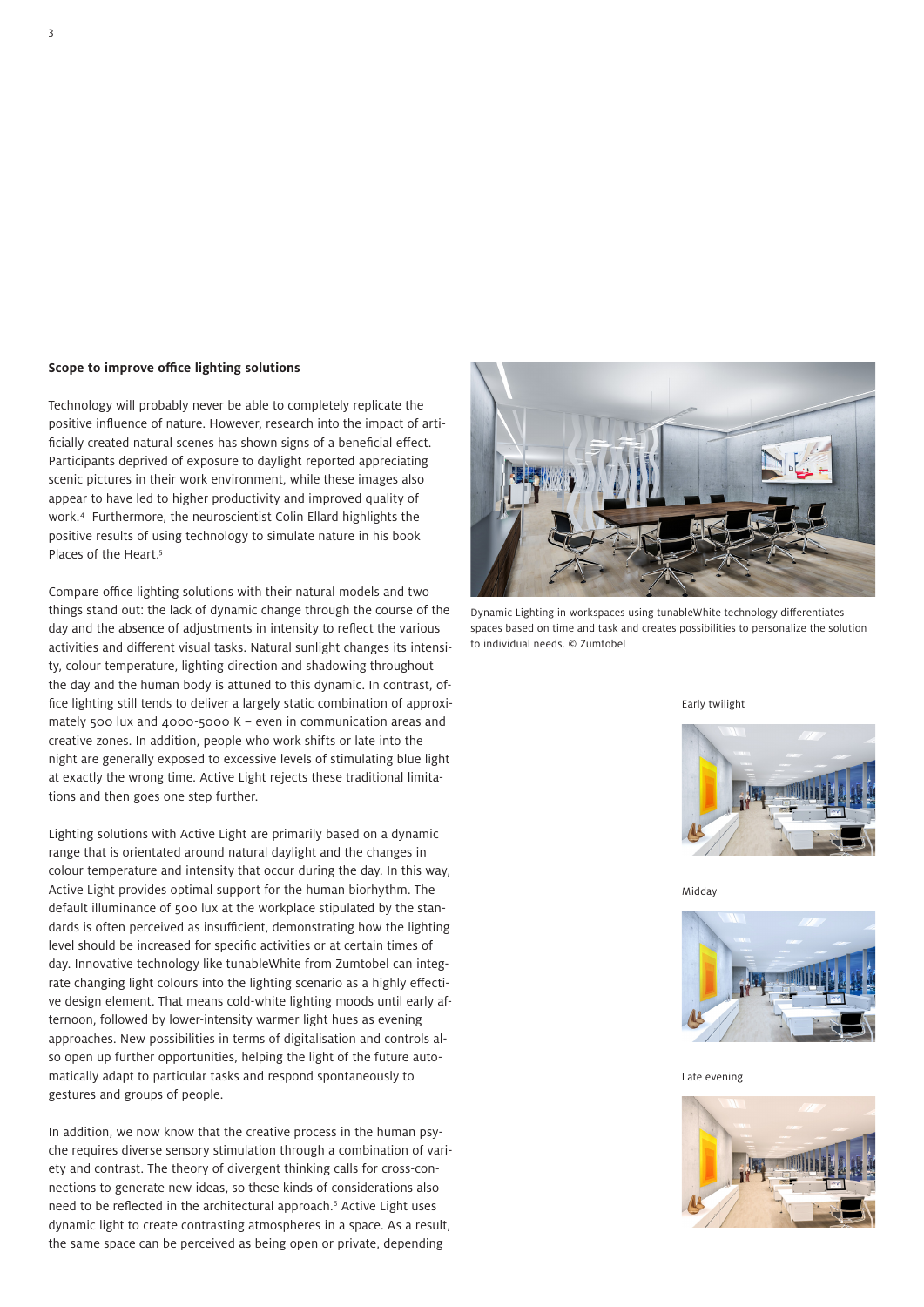on the specific configuration of the lighting scenario. The shift in room atmosphere is purely down to the change in light, which varies between a cold, sober character and a warm, homely feeling. Bright working light can be juxtaposed with the sensation of subdued candlelight. As we know, the fireplace has enjoyed positive emotional and social connotations for centuries. Lighting design can release these natural emotions. People come together like they always have and are supported in their shared inventive thinking. Indeed, perhaps this "fireplace concept" has the potential to help us finally recognise the positive creative effect of subdued lighting.7

Even the increasing number of lighting designers who look to blend norm compliance with a true architectural approach are not always aware of this human side to the lighting story. Nevertheless, new buildings deemed to be efficient and well designed are still opening their doors to users every week. Yet great architecture and lighting design distinguishes itself by truly harmonising with individuals and the continuously changing working world in which they now find themselves. Active Light solutions use Human Centric Lighting to put the focus firmly on the individual, transforming static, passive entities into dynamic, active spaces.

Carina Buchholz Lighting Application Manager Brand Marketing Zumtobel Lighting GmbH

Amrita Prasad Lighting Application Manager Office, Education & Healthcare Applications Zumtobel Lighting GmbH